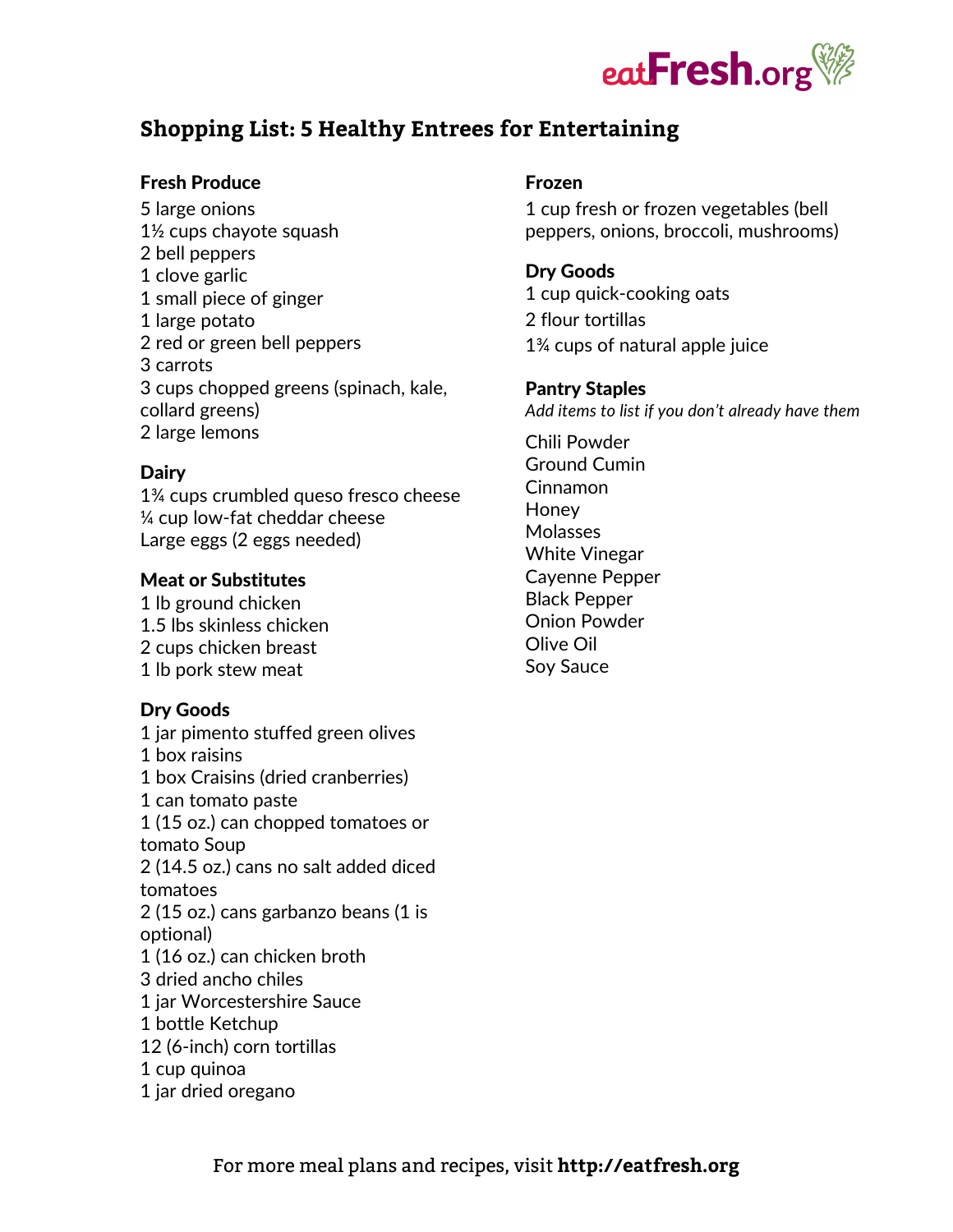

# **Chicken Picadillo**

*Both sweet and spicy, this tasty dish is sure to please the whole family.*

Makes 4 servings. 1½ cups per serving. Ready in 45 minutes.

### *Ingredients*

- 1 pound ground chicken
- 1½ cups chopped onion
- 1½ cups chopped chayote squash
- 1 cup chopped bell pepper or poblano pepper
- ⅓ cup chopped pimento stuffed green olives
- ¼ cup raisins
- ¼ cup water
- 1 tablespoon chili powder
- 1 teaspoon ground cumin
- ¼ teaspoon cinnamon
- 1 (14.5-ounce) can diced tomatoes

## *Directions*

- 1. In a large nonstick pot or skillet, brown chicken over medium-high heat for 5 minutes, breaking it up with the back of a spoon.
- 2. Add all remaining ingredients and bring to a boil.
- 3. Reduce heat to medium-low and cover. Let simmer for 20 minutes.
- 4. Serve hot.

Nutrition information per serving: Calories 230, Total fat 9g, Saturated fat 2.5g, Carbohydrates 23g, Protein 17g, Fiber 6g, Sodium 390mg

*Recipe Source: Nutrition Education and Obesity Prevention Branch (NEOPB)*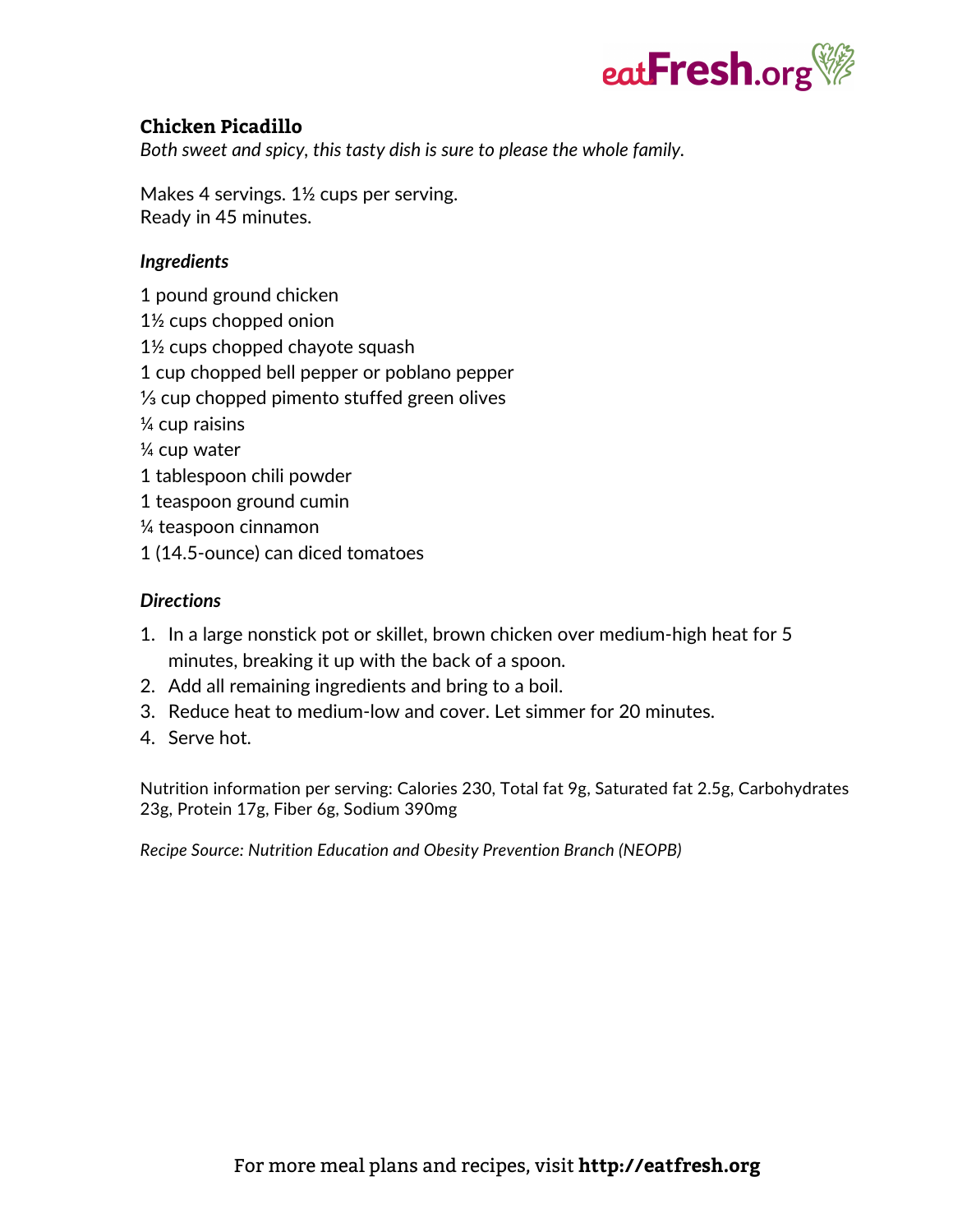

# **Spicy Southern Barbecued Chicken**

*Let yourself fall under the spell of this Southern-style, sweet barbecue sauce.*

Makes 6 servings. ½ breast or 2 small drumsticks per serving. Ready in 2 hours (1 hour refrigeration required).

#### *Ingredients*

- 5 tablespoons tomato paste
- 1 teaspoon ketchup
- 2 teaspoons honey
- 1 teaspoon molasses
- 1 teaspoon Worcestershire sauce
- 4 teaspoons white vinegar
- ¾ teaspoon cayenne pepper
- ⅛ teaspoon black pepper
- ¼ teaspoon onion powder
- 2 cloves garlic, minced
- ⅛ teaspoon ginger, grated
- 1½ pounds chicken (breasts, drumsticks), skinless

#### *Directions*

- 1. Combine all ingredients except chicken in saucepan.
- 2. Simmer for 15 minutes.
- 3. Wash chicken and pat dry. Place it on large platter and brush with half the sauce mixture.
- 4. Cover with plastic wrap and marinate in refrigerator for 1 hour.
- 5. Place chicken on baking sheet lined with aluminum foil and broil for 10 minutes on each side to seal in juices.
- 6. Remove from broiler and add remaining sauce to chicken.
- 7. Cover with aluminum foil and bake at 350 o F for 30 minutes.

Nutrition information per serving: Calories 176, Total fat 4g, Saturated fat 0g, Carbohydrates 7g, Protein 27g, Fiber 1g, Sodium 199mg

*Recipe Source: National Heart, Lung, and Blood Institute (NIH)*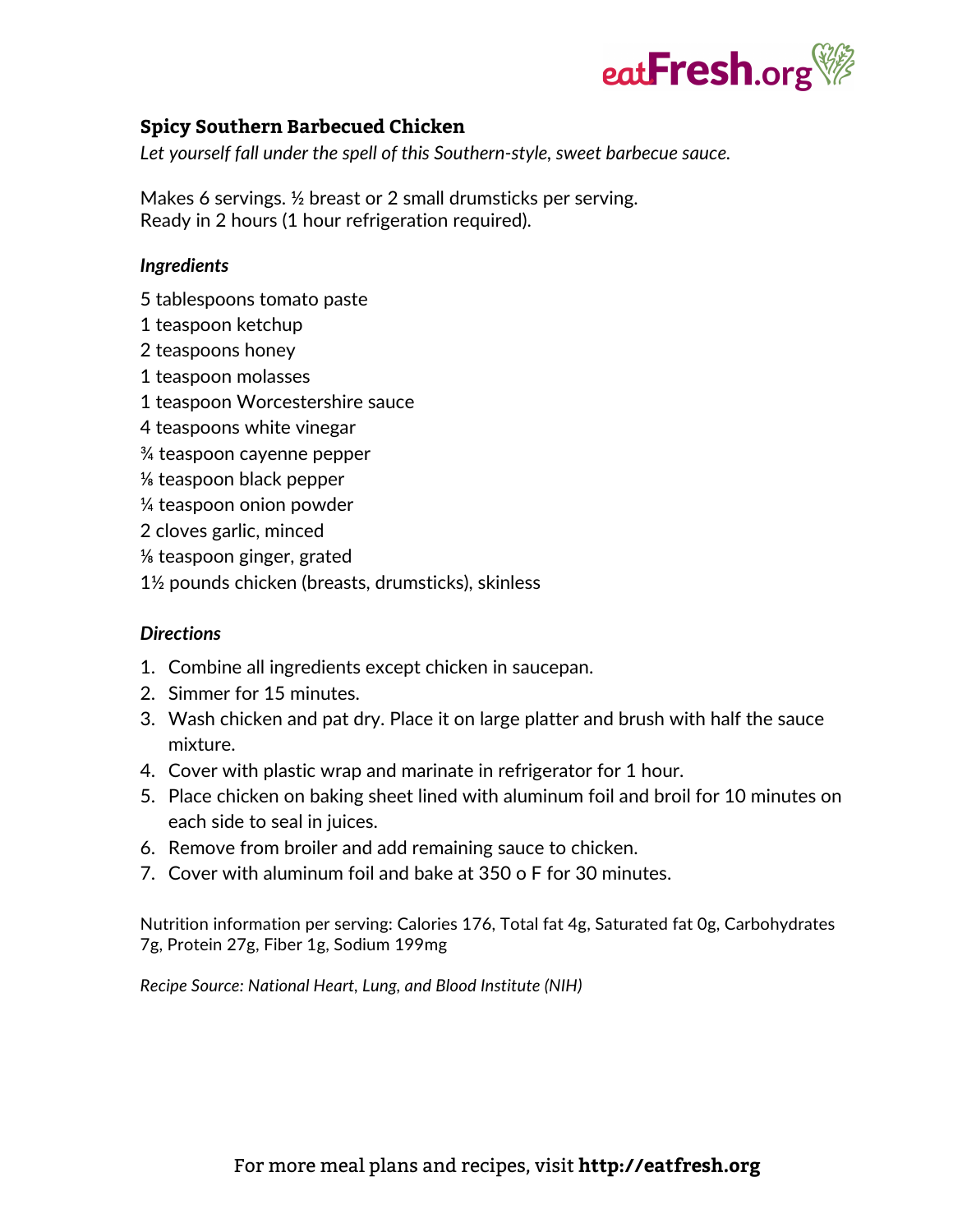

# **Chicken Mole Enchiladas**

*This recipe is packed with flavor, easy to make, and fun to share with friends and family.*

Makes 6 servings. 2 enchiladas per serving. Ready in 1 hour.

### *Ingredients*

### *Mole*

1 (14.5-ounce) can no salt added diced tomatoes 3 dried ancho chiles, stemmed and seeded 3 cloves garlic, chopped 1 cup chopped onion 2 cups canned chicken broth 1/3 cup raisins 1½ teaspoons dried oregano  $\frac{1}{2}$  teaspoon ground cumin

¼ teaspoon cinnamon

### *Enchiladas*

2 cups chopped or shredded, cooked chicken breast 1 cup onion 12 (6-inch) corn tortillas, warmed 1¾ cups crumbled Queso Fresco cheese, divided

### *Optional Toppings*

Avocado slices Light sour cream Chopped fresh cilantro

#### *Directions*

#### *Mole*

- 1. Place tomatoes, chiles, garlic, onion, broth, raisins, and seasonings in a blender container and cover with a tight fitting lid. Blend until smooth.
- 2. Transfer to a medium saucepan and cook over medium heat for about 15 minutes to thicken mole, stirring often. (You should have about 4¼ cups of mole.)

### *Enchiladas*

1. Place chicken in a medium bowl and stir in onion and 1 cup of mole.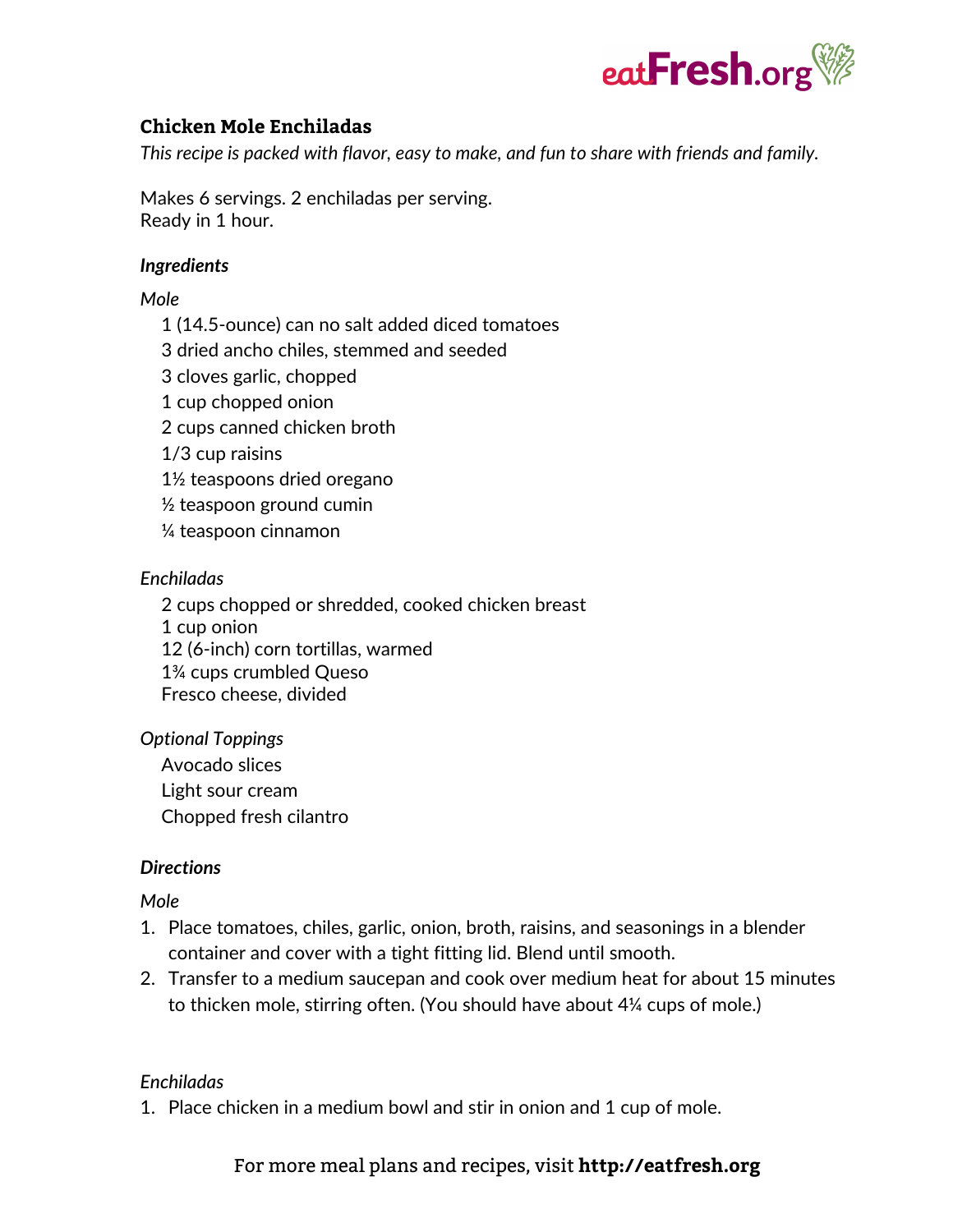

- 2. Preheat oven to 400°F. Put about 1 cup of warm mole in a large, shallow baking dish. Place one tortilla on a plate, keeping the rest warm as you work. Dip tortilla in warm mole, shaking off excess. Place a few tablespoons of chicken mixture in the center, then top with a heaping tablespoon of cheese. Roll up and place seam side down in the baking dish.
- 3. Repeat with remaining tortillas, chicken, and cheese.
- 4. Pour remaining mole over the top and sprinkle with remaining cheese and bake for 15 minutes.
- 5. Serve hot with avocado slices, light sour cream, and cilantro, if you like.

Mole can be made up to 1 week ahead and refrigerated until ready to make enchiladas.

Nutrition information per serving: Calories 370, Total fat 12g, Saturated fat 4g, Carbohydrates 43g, Protein 26g, Fiber 7g, Sodium 470mg

*Recipe Source: Nutrition Education and Obesity Prevention Branch (NEOPB)*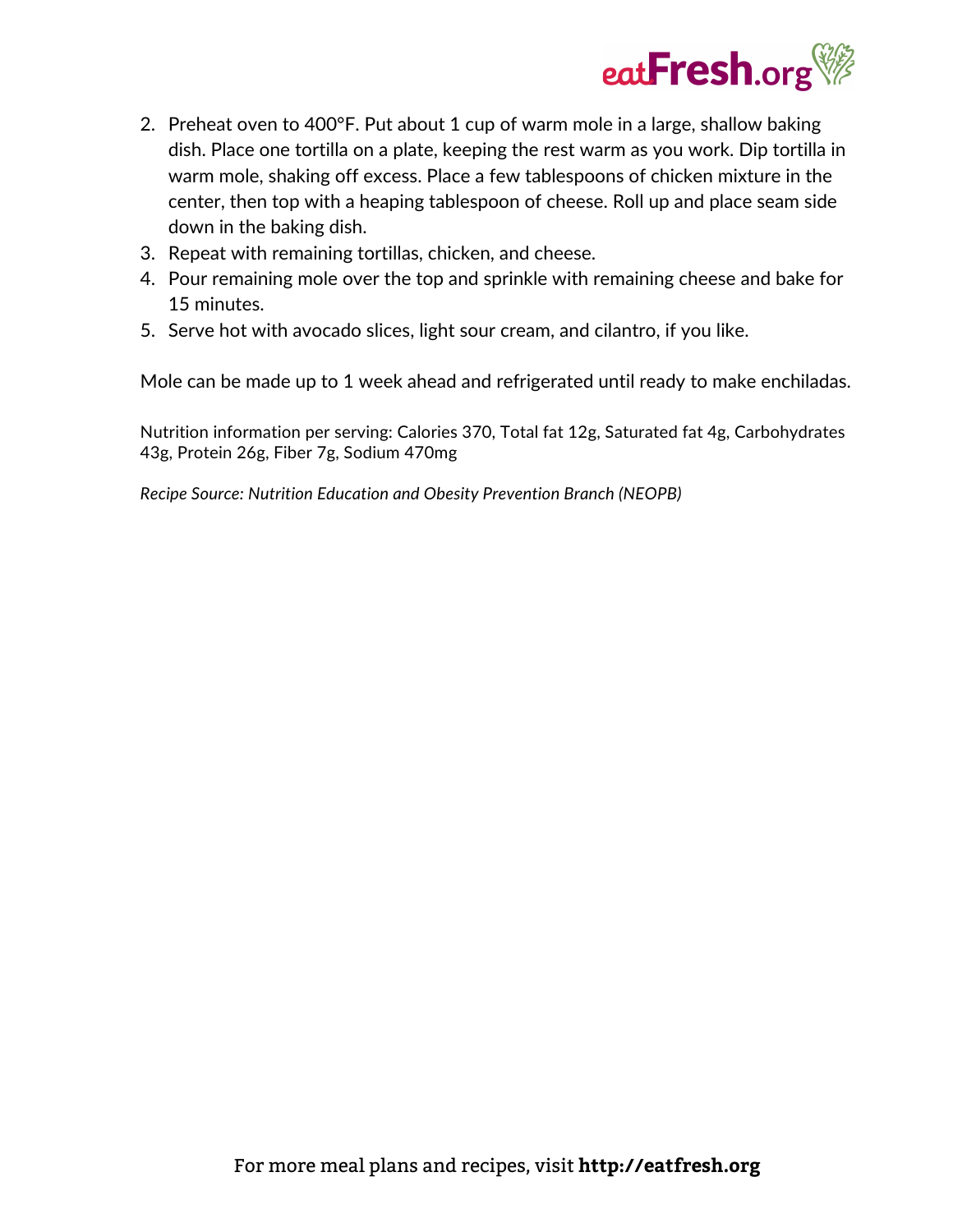

# **Filipino-Style Menudo**

*This recipe was contributed by a cooking class at the Alexander Residence.*

Makes 3 servings. 1 cup per serving. Ready in 40 minutes.

#### *Ingredients*

1 onion 3 cloves garlic 1 teaspoon oil 1 lb. pork stew meat 1 (15-oz.) can chopped tomatoes or tomato soup 1 large potato 2 red or green bell peppers 3 carrots Black pepper to taste 1 Tablespoon soy sauce 1 (15-oz.) can garbanzo beans (chickpeas) *optional* ¾ cup raisins *optional*

#### *Directions*

- 1. Heat oil in the bottom of rice cooker until it sizzles.
- 2. Add onions and garlic. Cook, stirring frequently, until soft.
- 3. Add pork and cook until lightly browned. Stir occasionally to prevent sticking.
- 4. Add tomatoes and water and close the cover.
- 5. Set to "cook" and allow to heat until pork is tender. Check a few times and add more water if needed.
- 6. Add potatoes, bell pepper, carrots, soy sauce and pepper.
- 7. Close cover and continue to cook until potatoes and carrots are tender.
- 8. Add garbanzo beans and raisins, if using. Heat for about 10 more minutes.

Nutrition information per serving: Calories 370, Total fat 12g, Saturated fat 4g, Carbohydrates 43g, Protein 26g, Fiber 7g, Sodium 470mg

*Recipe Source: Leah's Pantry*